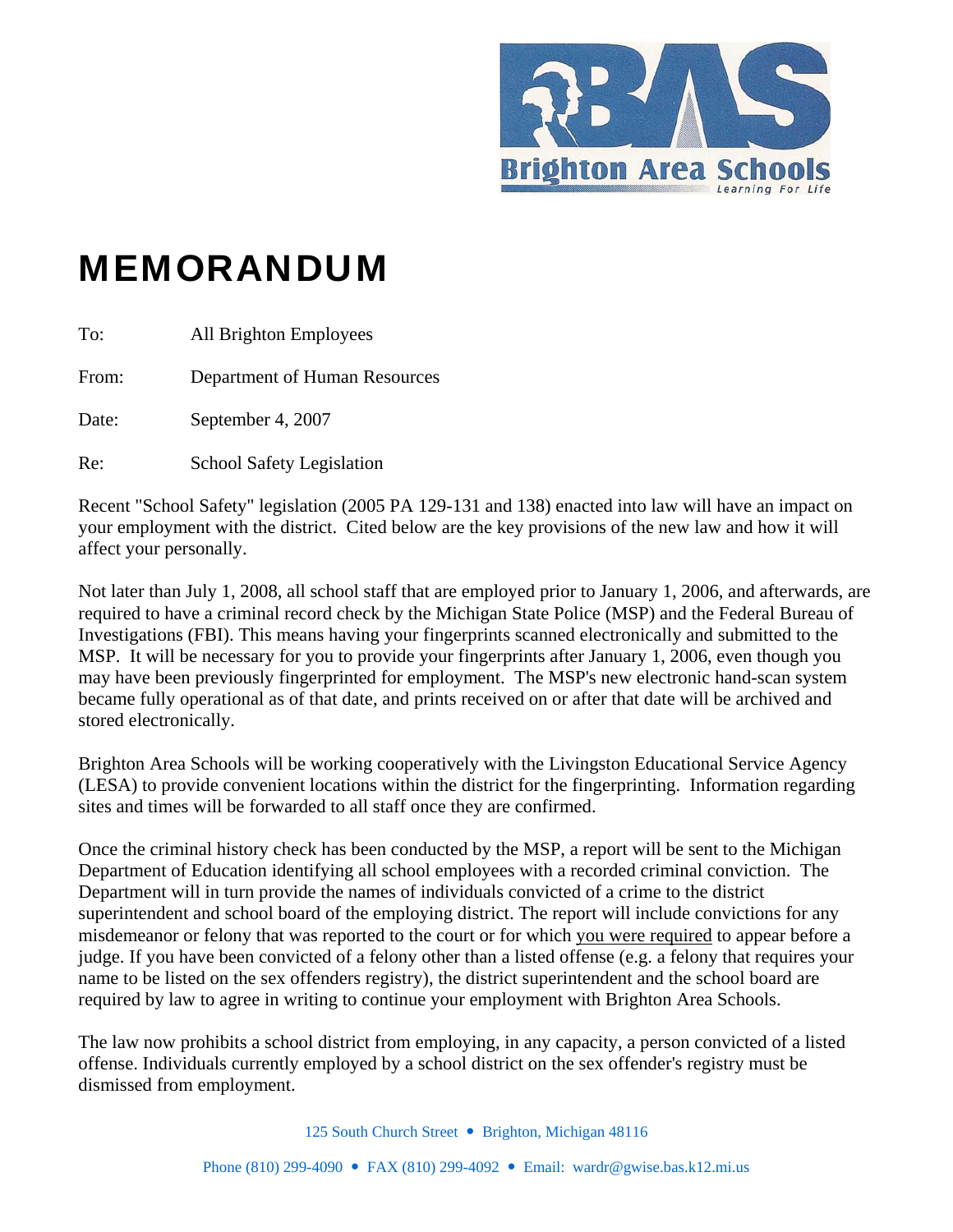The new legislation also requires you, as an employee of Brighton Area Schools to self-report to the Office of Human Resources and the Michigan Department of Education when you have been arraigned/charged with any misdemeanor or felony that was reported to the court and for which you had to appear before a judge. You must do so within three (3) business days or you will be guilty of an additional crime. The reporting form will be available on the districts "Intranet" website under Human Resources. You may access additional information about the legislation at the following address, www.michigan.gov/teachercert. When you get to the site, go under "Current Updates" and click on "School Employee Criminal History Checks and Conviction Legislation Information."

If you have any questions regarding the new "School Safety" legislation, please contact the HR office at 810-299-4090.